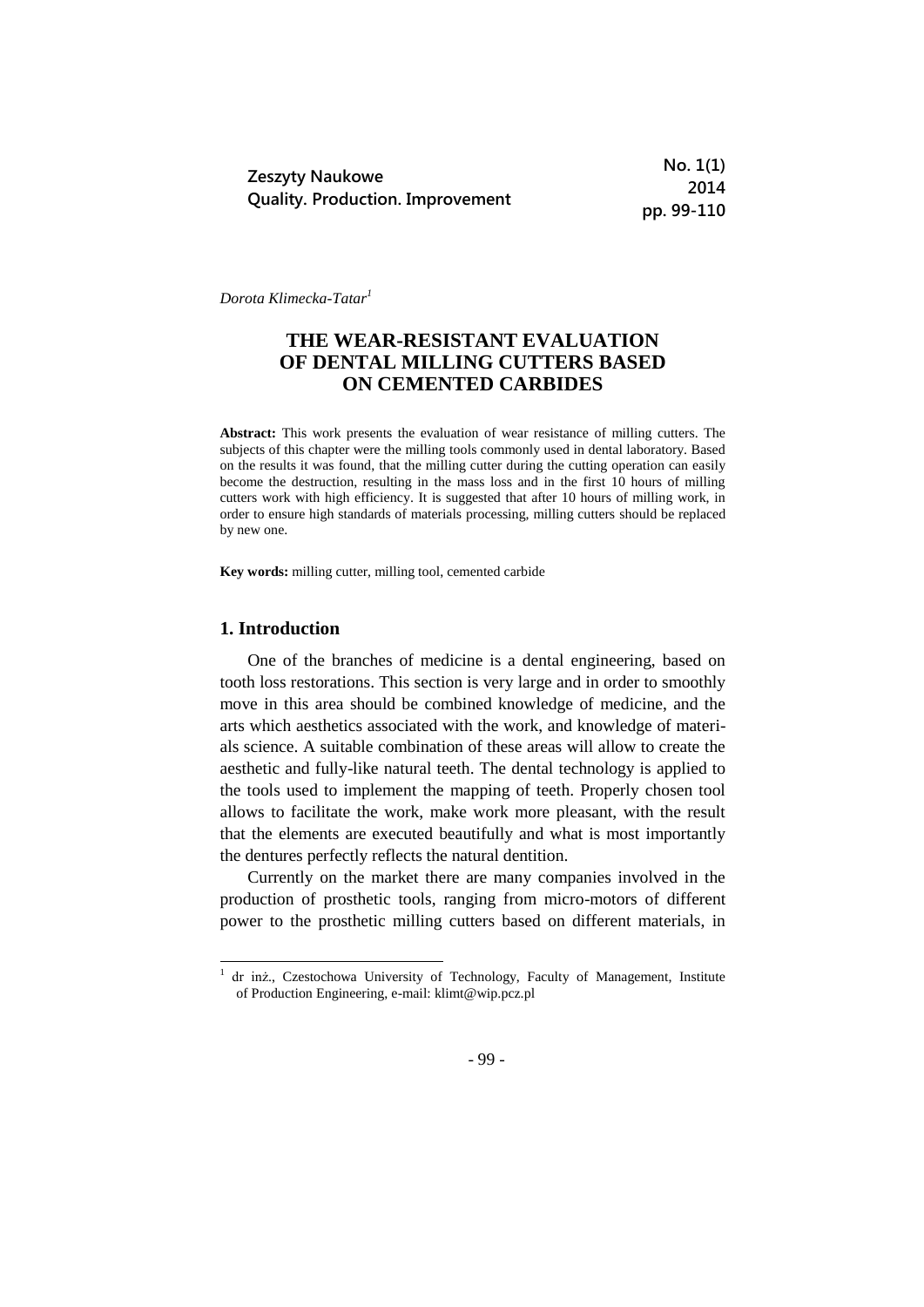|                                         | No. 1(1)   |
|-----------------------------------------|------------|
| Zeszyty Naukowe                         | 2014       |
| <b>Quality. Production. Improvement</b> | pp. 99-110 |

different forms and with different application to engineering materials. The aim of the tools use is not only facilitate the prosthetics work but the highest aesthetic quality workmanship. With the availability of a wide range of milling cutters dental technician is able to reproduce the incredible accuracy of the conditions in the mouth.

Prosthetic cutters are widely used in prosthetics and are the main tools used for prosthetics materials processing. Their evolution is principally due to the changes in materials innovations, to increase their productivity at work and thus increase efficiency in the office.

#### **2. Milling cutters as a tool in dental technology**

The milling cutters are the one of the basic tools used to processing materials in prosthetics. Ideally used in the machining of metals, acrylics, ceramics and they are used in milling machines or micro-motors with different power ratings. Due to the shape of the milling cutters it should be can distinguish roller (most commonly used in prosthetics), and the front milling cutters. The roller milling cutters are characterized by blades on the side surface whilst the front milling cutters have blades on the face and they are used to create a very precise workpiece surface. Milling cutters also can be divided based on the geometrical shape of the blades. During the processing of flat surfaces it should be used the cylindrical milling cutters and angled with trapezoidal groove, routers disc, which can be divided into: three-sided with blades performing simple outline straight grooves and one-sided milling cutters used for cutting. Among the wide range of milling cutters distinguish diamond and sintered carbide cutters. Milling cutters made of sintered carbide characterized by greater cutting surface, and are selected for processing materials such as metals, dental composites, acrylic. In contrast, diamond cutters are primarily used in the treatment of ceramic materials and are characterized by a much smaller dimensions than the milling cutters of cemented carbide (SEUNG I. CHA, SOON H. HONG, GOOK H. HA, BYUNG K. KIM. 2001).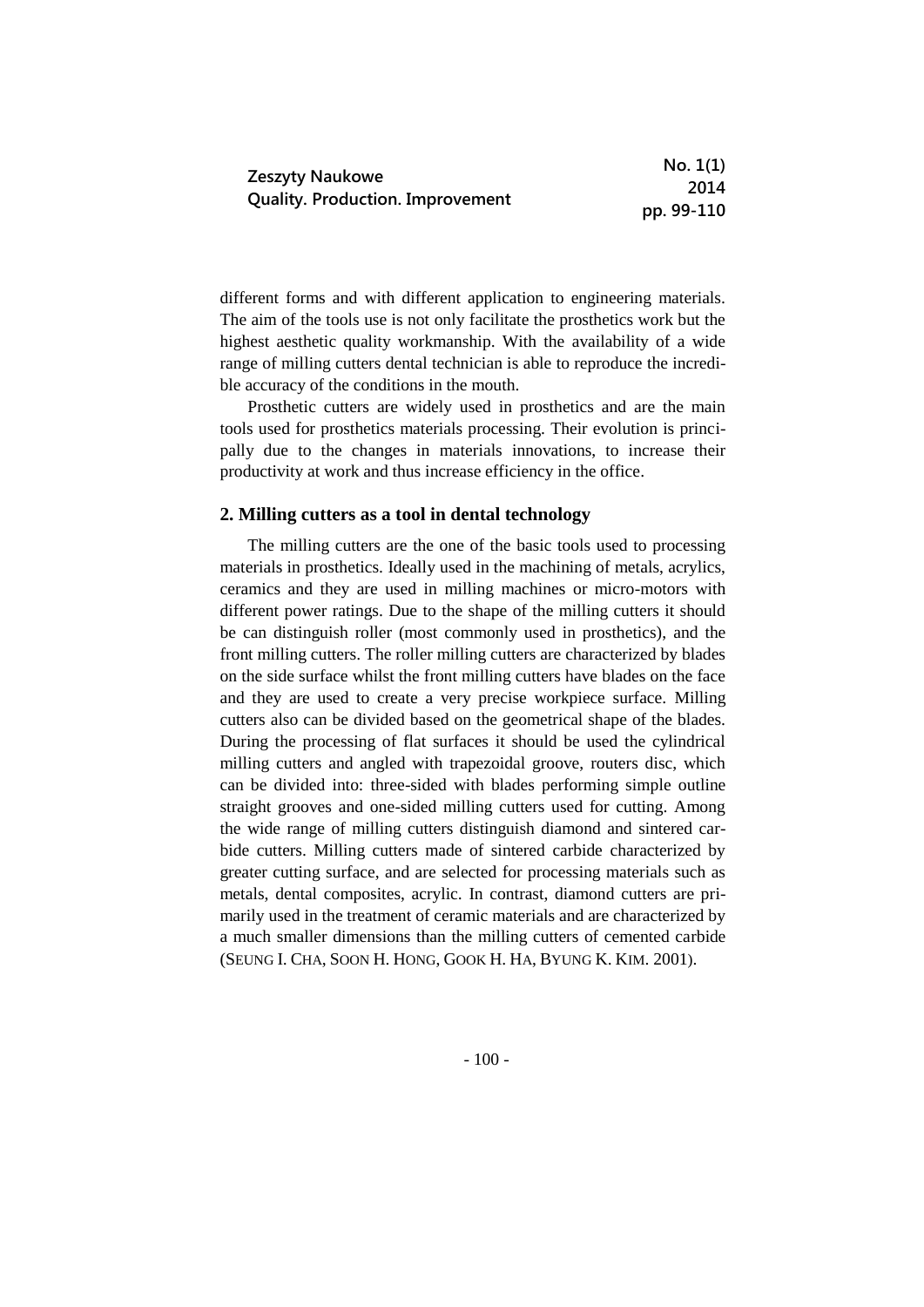|                                         | No. 1(1)   |
|-----------------------------------------|------------|
| <b>Zeszyty Naukowe</b>                  | 2014       |
| <b>Quality. Production. Improvement</b> | pp. 99-110 |

#### **2.1. Material characterization of milling cutters**

The milling cutters as it was previously described are divided into two basic groups such as diamond cutters and cemented carbide milling cutters. Cemented carbides cutters in dental laboratories are used more often, however, this type of material in scientific studies is included in the group of composite materials, as sintered metal matrix composites reinforced with particles of carbides. Cemented carbides are sintered hard carbide of high-melting metals such as: titanium carbide (TiC), tantalum carbide (TaC), niobium carbide (NbC), vanadium carbide (VC) or tungsten carbide (WC) and a metal matrix, which are usually cobalt, nickel or iron. The very high hardness values determines the high wear resistance of the composite. However, it is not a material free from defects in spite of the high hardness is fragile, and this defect causes its limited use (DOW T. A., MILLER E.L., GARRARD K. 2004).

Due to the chemical composition the cementet carbide material is divided into the following groups:

- 1) WC-Co wit addiotion of TaC, NbC, VC (cutting tools used for iron and non-metallic materials),
- 2) WC-TiC-Co (mainly used for steel cutting),
- 3) WC-TiC-TaC, NbC-Co (used in tools for steel cutting) (NING LIU, CHENGLIANG HAN, YUDONG XU, SHENG CHAO, MIN SHI, JIANPING FENG. 2004).

The simple cemented carbide, is powdered metallurgical material. Previously mentioned composite of e.g. tungsten carbide (WC) particles and a binder - a metallic cobalt (Co). The composite, cemented carbides in the main application is used for metal cutting, and contain more than 80% of the hard phase - carbides. Additional regular carbonitrides are other important components, especially in species that are gradientaly sintered. The shape of the cemented carbide plate is formed by powder compressing or injection molding techniques and then sintered to reach full density (sintering with the liquid phase)

To explain the contents of carbides in material composition is one of the most important factors in adjusting the ratio of hardness and tough-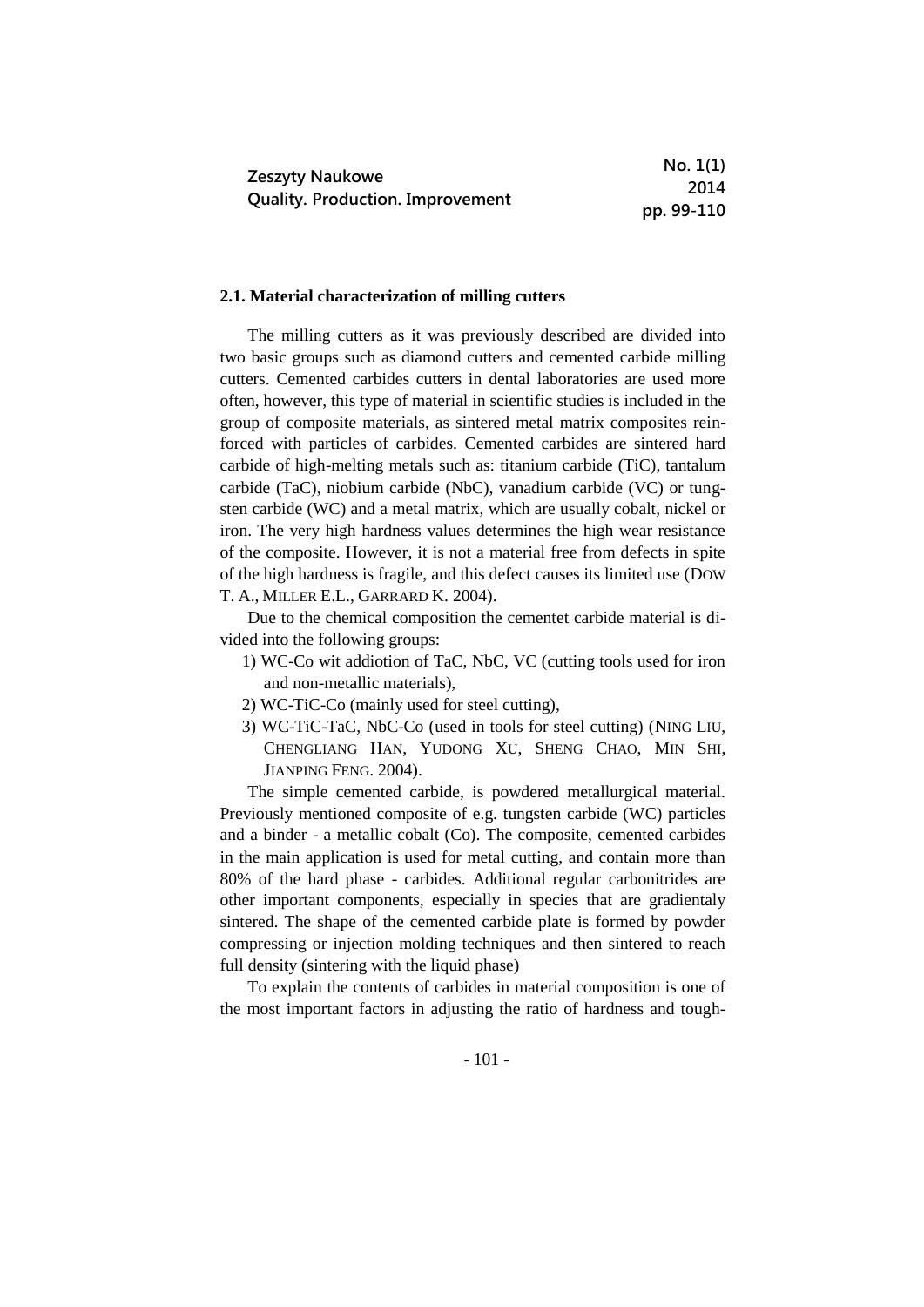|                                         | No. 1(1)   |
|-----------------------------------------|------------|
| Zeszyty Naukowe                         | 2014       |
| <b>Quality. Production. Improvement</b> | pp. 99-110 |

ness of the carbide species. Additionally, the use of the finer particle size of the powder lead to the higher hardness of the carbide (in the same binder phase content).

The amount and composition of the binder controls the impact strength and resistance to plastic deformation of the species. At equal carbides type and grain size, an increased amount of binder will result in a more durable species. However, it will be more susceptible to wear due to plastic deformation. Too low binder content can result in the fragility of the material. Regular carbonitrides, also called  $\gamma$  are generally added to increase hot hardness and to form gradients. The gradients are used to connect an increased resistance to plastic deformation and the increase of edge impact strength. Regular carbonitrides concentrated in the cutting edge improve the hot hardness in area where it is required. In addition to the cutting edge structure prevents cracks and fractures as a result of the swarf crushing. Medium to large sized grains of carbides provide cemented carbides wonderful combination of high hot hardness and impact strength (DENG X., PATTERSON B.R., CHAWLA K.K., KOOPMAN M.C., FANG Z.,, LOCKWOOD G., GRIFFO A. 2001, ZAK FANG Z., WANG XU, TAEGONG RYU, KYU SUP HWANG, SOHN H.Y. 2009, IMASATO S., TO-KUMOTO K., KITADA T., SAKAGUCHI S. 1995). Composite materials based on cemented carbides are used in conjunction with covers created by CVD or PVD methods. The fine or submicron WC grain size are used for the sharp cutting in addition with PVD coatings edges (PVD is processing in order to further increase the strength of the edge). They also benefit from a great resistance to cyclic thermal and mechanical loads. Typical applications are full of carbide drills, full carbide ballnose endmills, cutting and grooving plates, rotary cutters plate and species for finishing (NORDIN M., LARSSON M., HOGMARK S. 2009, LEE J.N. 2007).

### **2.2. The types of milling cutters**

The wide breadth of milling cutters shapes made in the latest technologies, thereby improving the work quality which is translates into efficiency. In Figure 1 the different type of cutters are presented.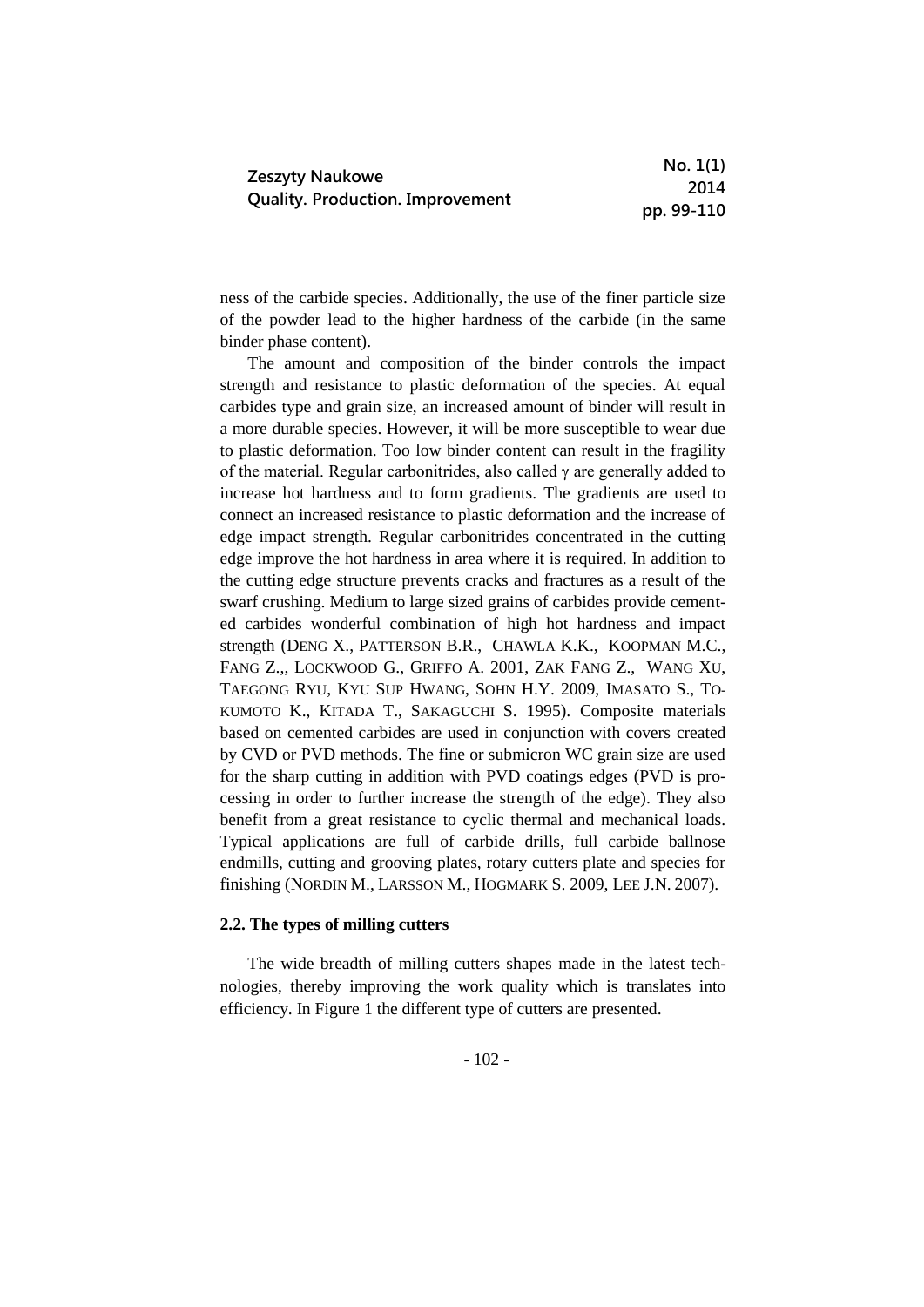

*Fig. 1. The types of cutters with different markers and forms Source: www.denterum.de* 

All milling cutters depending on the destination have different markings and so:

- cutter marked green are used for the treatment of acrylic and metallic materials,
- cutter marked blue are used for the treatment of acrylic materials,
- cutters marked red are designed for processing of metallic materials only,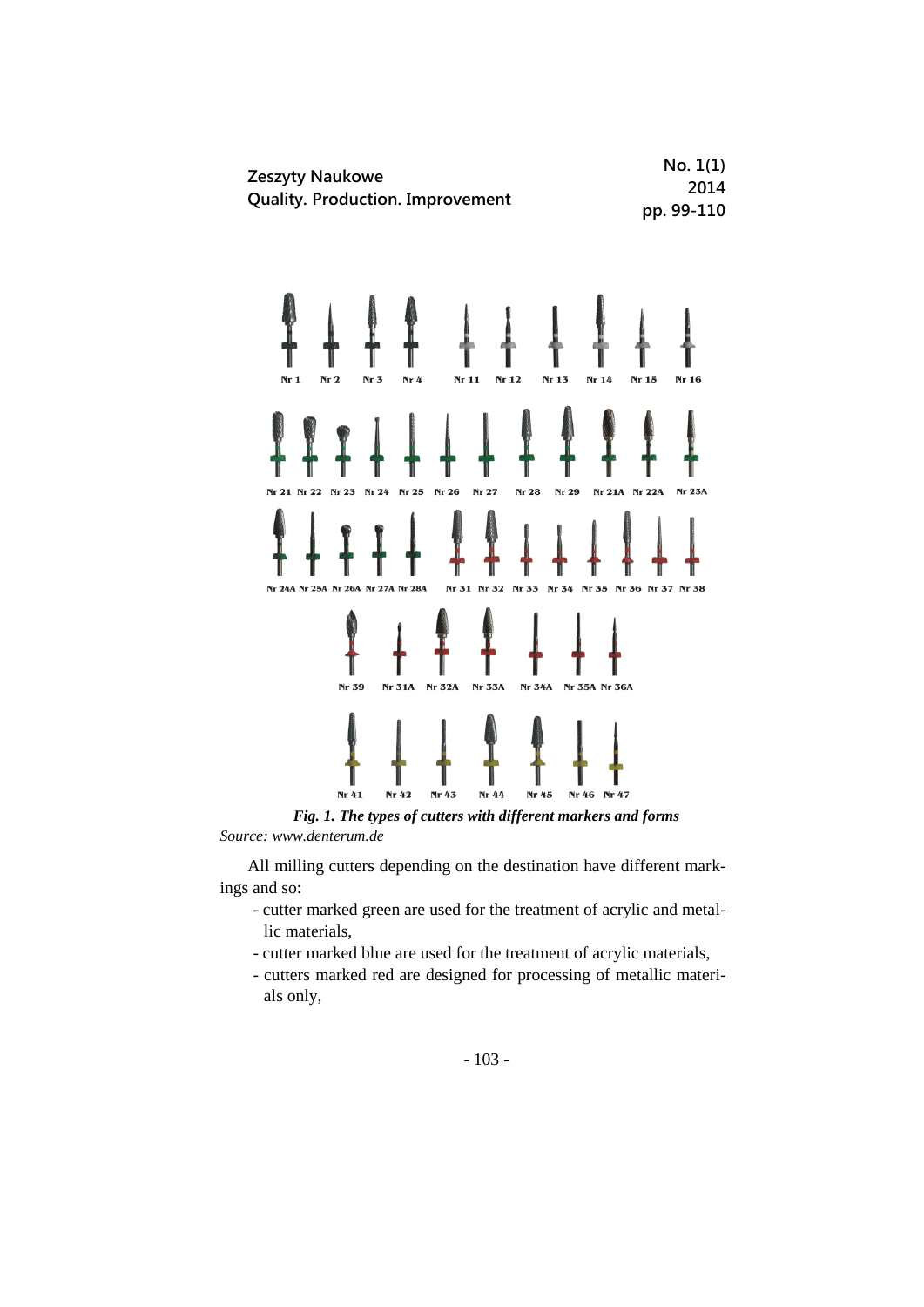|                                         | No. 1(1)   |
|-----------------------------------------|------------|
| Zeszyty Naukowe                         | 2014       |
| <b>Quality. Production. Improvement</b> | pp. 99-110 |

- marked black cutters are used for the treatment of gypsum,

- cutters marked yellow are intended for finishing each type of material.

Among the wide range of milling cutters available on the market most commonly used are cutters made of cemented carbide. With affordable prices and a very good performance at work, are commonly used by prosthodontists.

#### **3. Experimental**

The cutters in prosthetic dental technology, are the main tools used in the preparation of dental defects supplements by prosthodontists. Perfectly made work is dependent on the used tools, if the tools are not appropriately selected to implemented plan the end result will not respond to earlier assumptions. In this chapter the results of measurements milling cutters wear two different manufacturers will be presented.

The milling cutters wear was determined by measurement of the cutters weight loss after prolonged grinding imitating the work of a dental technician. The study was based on measuring the weight loss of the cutter after fifteen standing abrasion cycles. Also measurement of the weight loss of the anti-friction sample were made (anti-friction sample made of stainless steel). In the study cemented carbide cutters have been subjected. First cutters, it was commercial tool made by MACRO company (for metal treatment, marked green, cutters in this category are characterized by high thickness abrasive surface (Fig.2). The second was cemented carbide cutter made by German company HARICO (for coarse removal of all dental materials, for removal of large surfaces), marked blue, with TiAlN surface coating (Fig..3).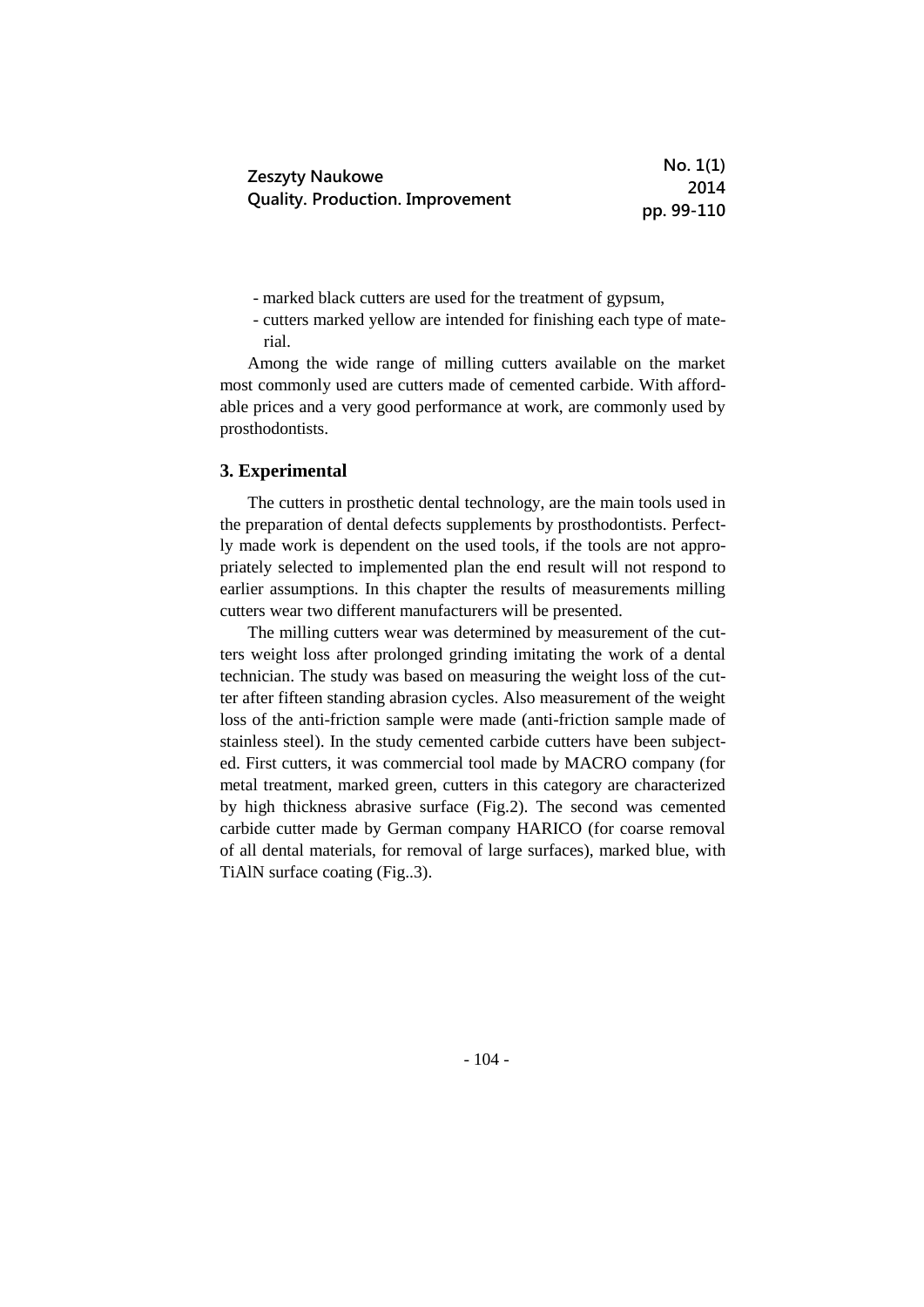|                                         | No. 1(1)   |
|-----------------------------------------|------------|
| <b>Zeszyty Naukowe</b>                  | 2014       |
| <b>Quality. Production. Improvement</b> | pp. 99-110 |



*Fig.2. The image of sample 1 - cutters made by MACRO company Source: own study*



*Fig.3. The image of sample 2 - cutters made by HARICO company Source: own study*

At any followed hour of the newly started abrasion test the interruption has placed and deletion of the tested milling cutter from micro-motor Marathon N7, then the milling cutter undergoes to precise cleaning of the residual machined material and weighed with a precision about 0,1mg. Experiment methodology was as follows:

- milling cutters preparing,
- setting of micro-motor and handpiece with a stationary position
- setting a constant speed on the micro-motor
- immobilization of stainless steel cubes, to do not to move during the test,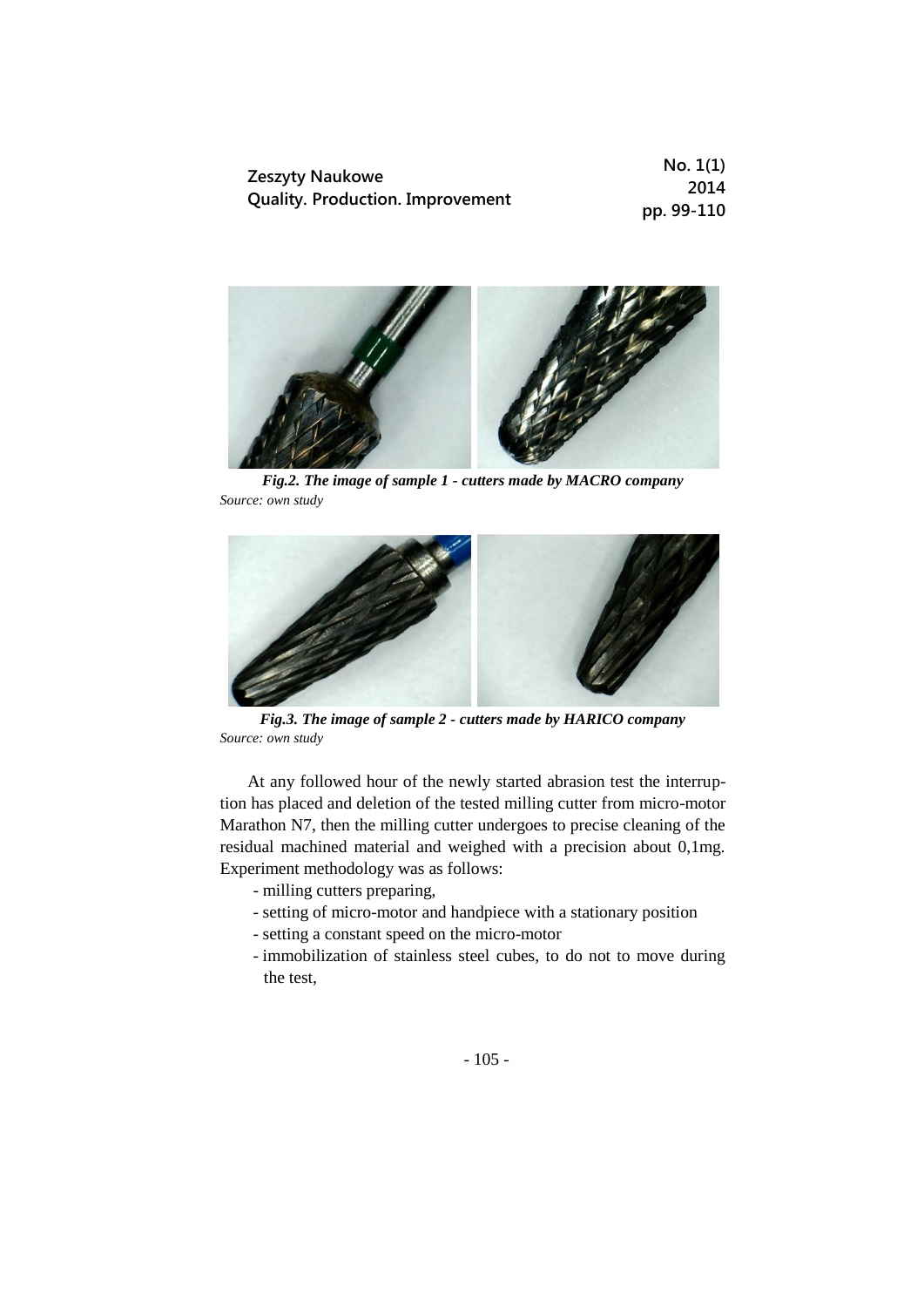|                                         | No. 1(1)   |
|-----------------------------------------|------------|
| <b>Zeszyty Naukowe</b>                  | 2014       |
| <b>Quality. Production. Improvement</b> | pp. 99-110 |

- measurement of cutters abrasion resistance based on the weight loss of the tested cutters.



*Fig.4. The comparison of the blades of sample 1 (left) and 2 (right) Source: own study*

The blade profiles incorporate rake and relief angles for a clean finish while clearing excess materials away quickly. The unique blade design cuts without gouging or striations often left by diamond instruments.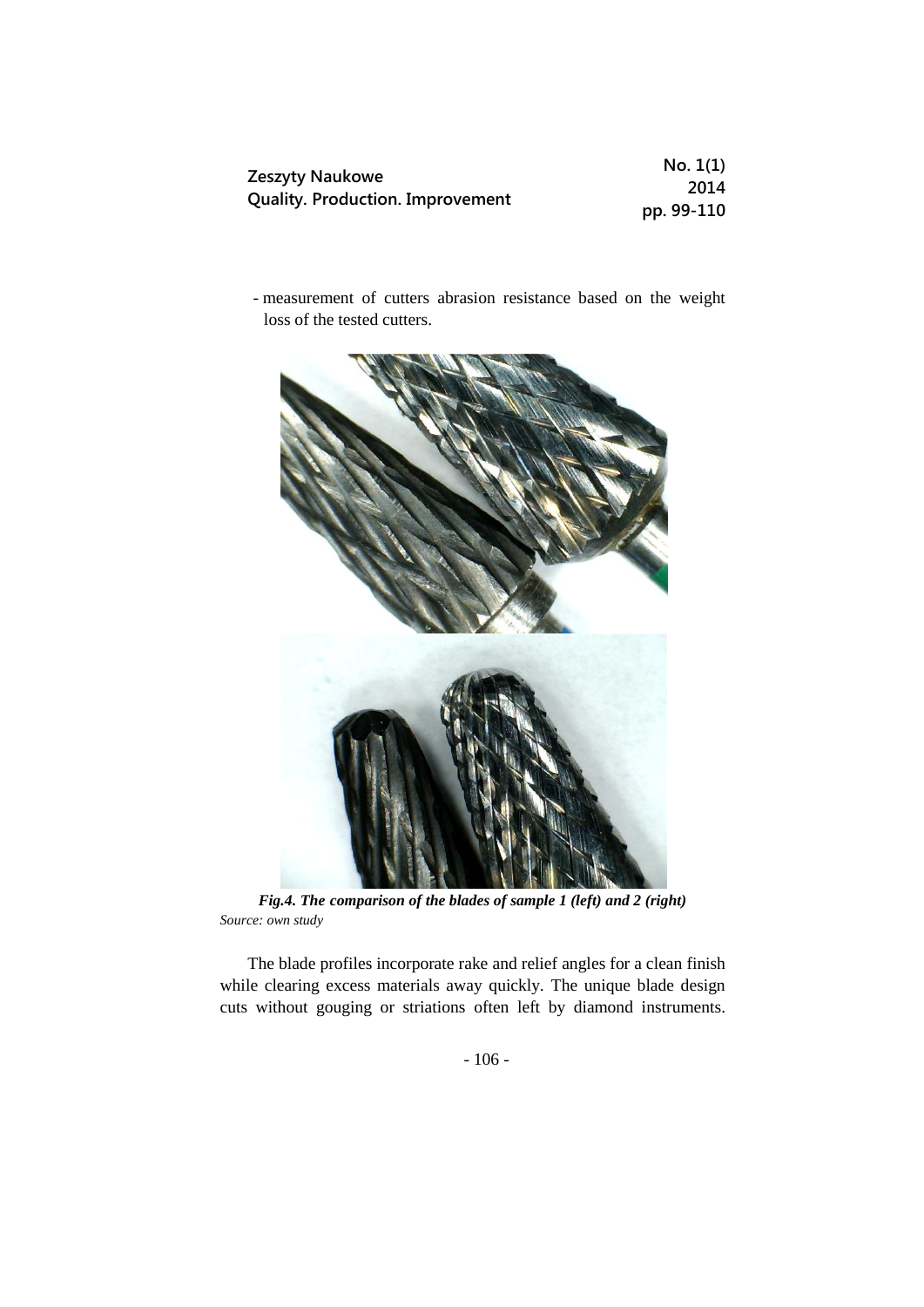|                                         | No. 1(1)   |
|-----------------------------------------|------------|
| Zeszyty Naukowe                         | 2014       |
| <b>Quality. Production. Improvement</b> | pp. 99-110 |

Both of milling cutters have specific cross-blade profile. The blades are flatter and thus more acute. It can be seen that the milling cutter blade on the green (sample 2) are characterized by more cutting edges. The waveform incisions  $($ , fin" $)$  on the face of the milling cutters allows a preparation perpendicular to the grinded surface

# **4. Results**

The Fig. 5 presents the results of measurements of sample weight change (milling cutters made of cemented carbides) during 15 cycles (in total during 15 hours) of abrasion. After the first hour of the study, there were no explicit loss of the milling cutter mass, while the anti-abrasive material was relatively large loss of the mass up to two grams of material. During two hours of abrasion neither one of them lost more than 0,01g. In further abrasion tests the situation began to change.



*Fig.5. The comparison of sample1 and 2 masschange (cutters made of cemented carbides) during 15 hours.* 

*Source: own study*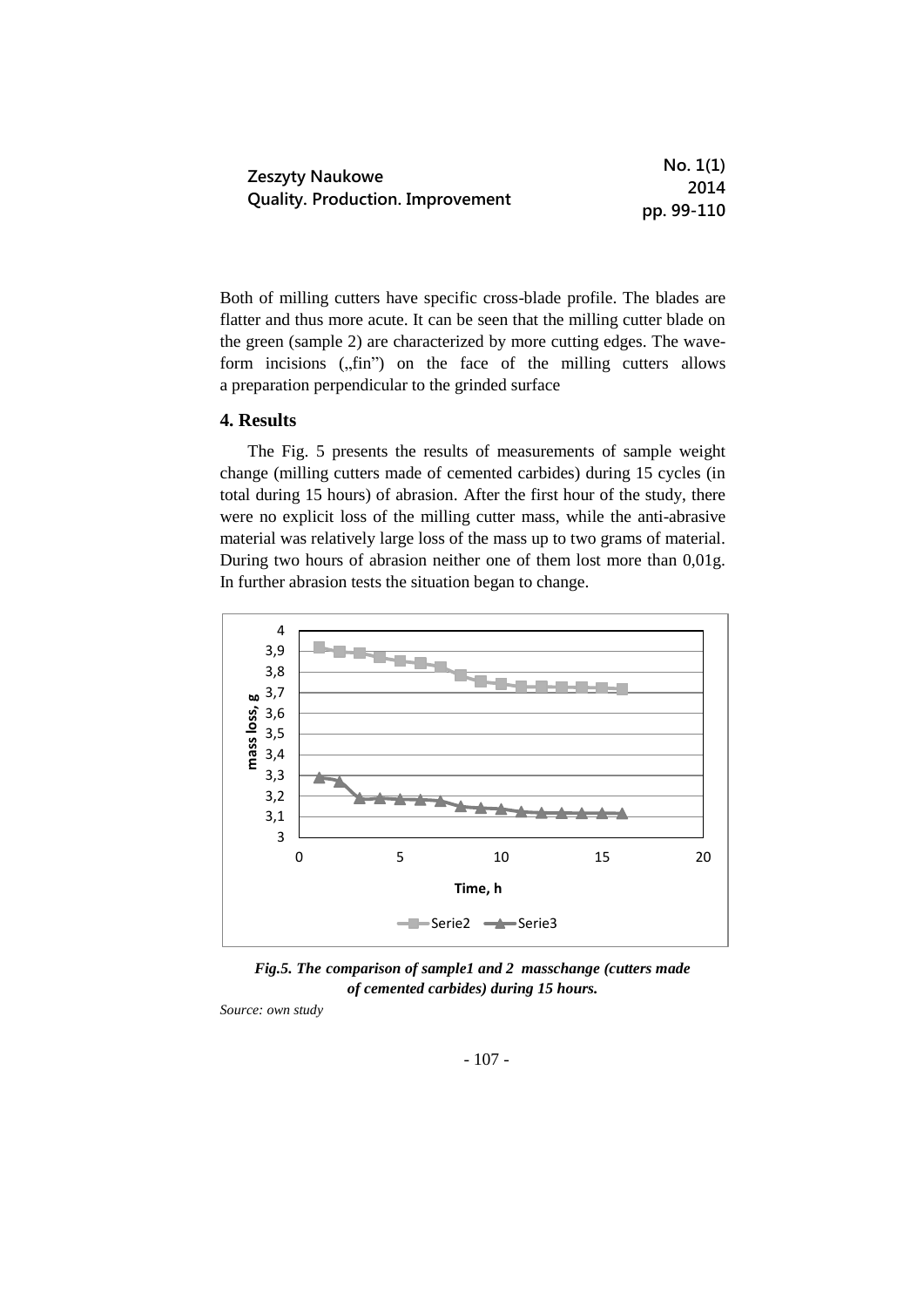|                                         | No. 1(1)   |
|-----------------------------------------|------------|
| Zeszyty Naukowe                         | 2014       |
| <b>Quality. Production. Improvement</b> | pp. 99-110 |



*Fig.6. The comparison of sample1 and 2 procentage mass change (cutters made of cemented carbides) during 15 hours.* 

*Source: own study*

In the case of sample 2 in the third hour there was a significant weight loss, reaching almost 3% of the initial weight of the milling cutter, whereas the sample 1 was abraded in proportion to the time of the test, after 3 hours of abrasion in this case the weight loss was slightly more than 1% (Fig.6). It should be noted that, despite considerable differences in mass loss of sample 1 and 2 in the first 10 hours of abrasion, the maximum loss for both milling cutters made of cemented carbides ranged around 5%. Whereas after 12 hour of the study there were no significant changes in mass (loss mass on the same level), and there was no further change in mass of the anti-abrasive sample. This indicates that only during 10 hours abrasion the cutters blade work efficiently and effectively, after which time they lose their basic cutting properties. This is important information for dental technicians that after about 10 hours of work such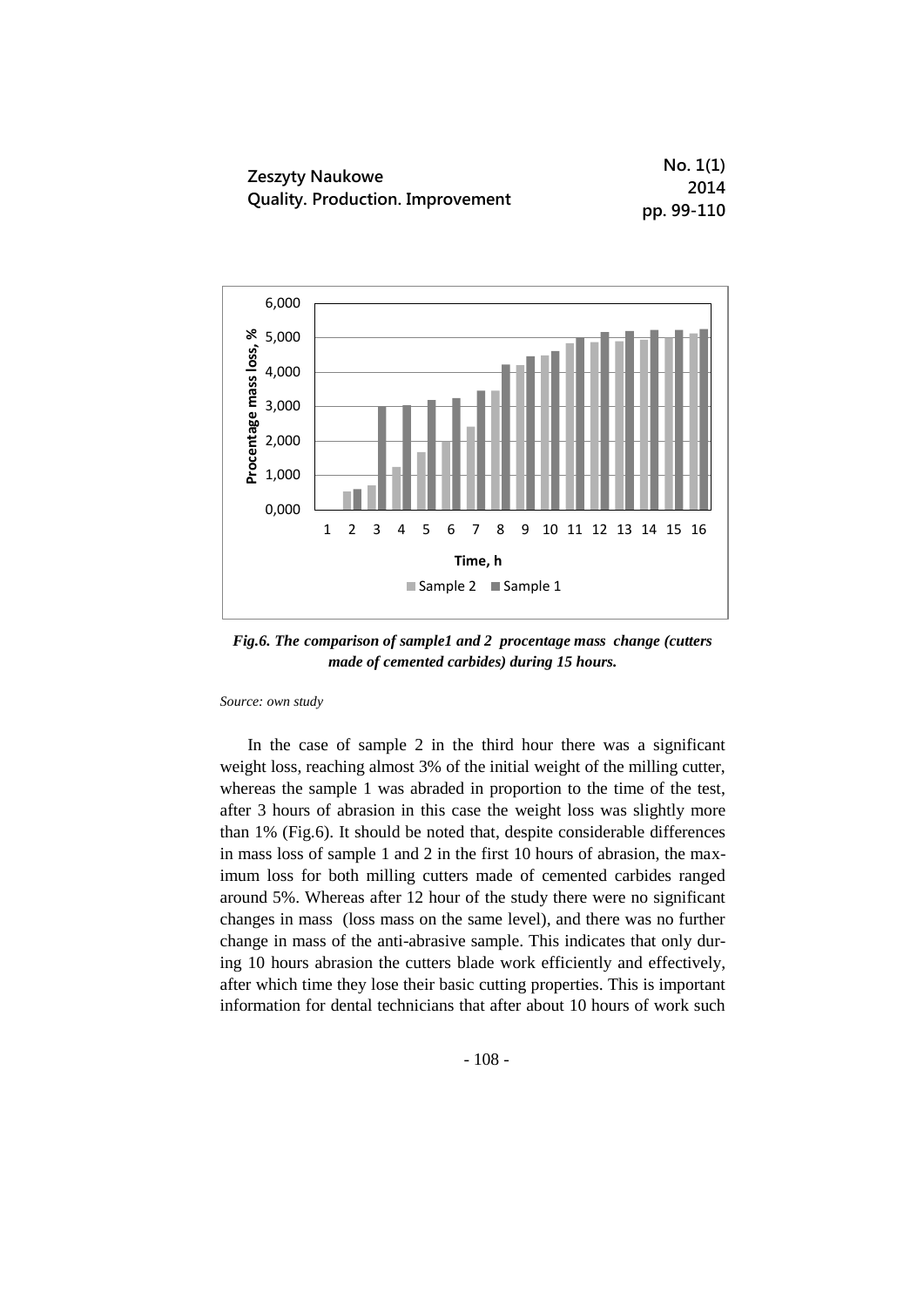|                                         | No. 1(1)   |
|-----------------------------------------|------------|
| Zeszyty Naukowe                         | 2014       |
| <b>Quality. Production. Improvement</b> | pp. 99-110 |

blades should be replaced by new ones.

Analyzing the results of the study it can be seen that the sample number 2, which was (marked with a green) has utter a finer cutting surface and according to the statistical data this tool was expensive, so in an objective assessment of the purchaser should be a better milling tool, but the study showed significant mass loss, which testifies to its faster destruction. In contrast, sample number 1 (marked with a blue) has a much greater cutting surface and according to statistic prices of milling tool was definitely cheaper, which in the sight of the purchaser took potentially worse place, but the study showed, that is more durable and usefulness. The study did not take into account the difference in density of the milling cutters materials which may affect the results of the sample mass change, and therefore also the loss of anti-abrasive samples were compared. The milling cutter labeled as Sample 1 caused far greater destruction on it, and a loss was nearly 45% mass (sample number 2 only 3% by mass). However, the study showed that the price of a product does not always go accompanied with quality of milling tool.

# **5. Summary**

Based on the results presented in this chapter it was found:

- the milling cutter during the cutting operation can easily become the destruction, resulting in the mass loss,
- in the first hours of milling cutters work are the most effective, because it had the highest mass losses of anti-abrasive samples,
- after 10 hours of milling work, in order to ensure high standards of materials processing, milling cutters should be replaced by new one.